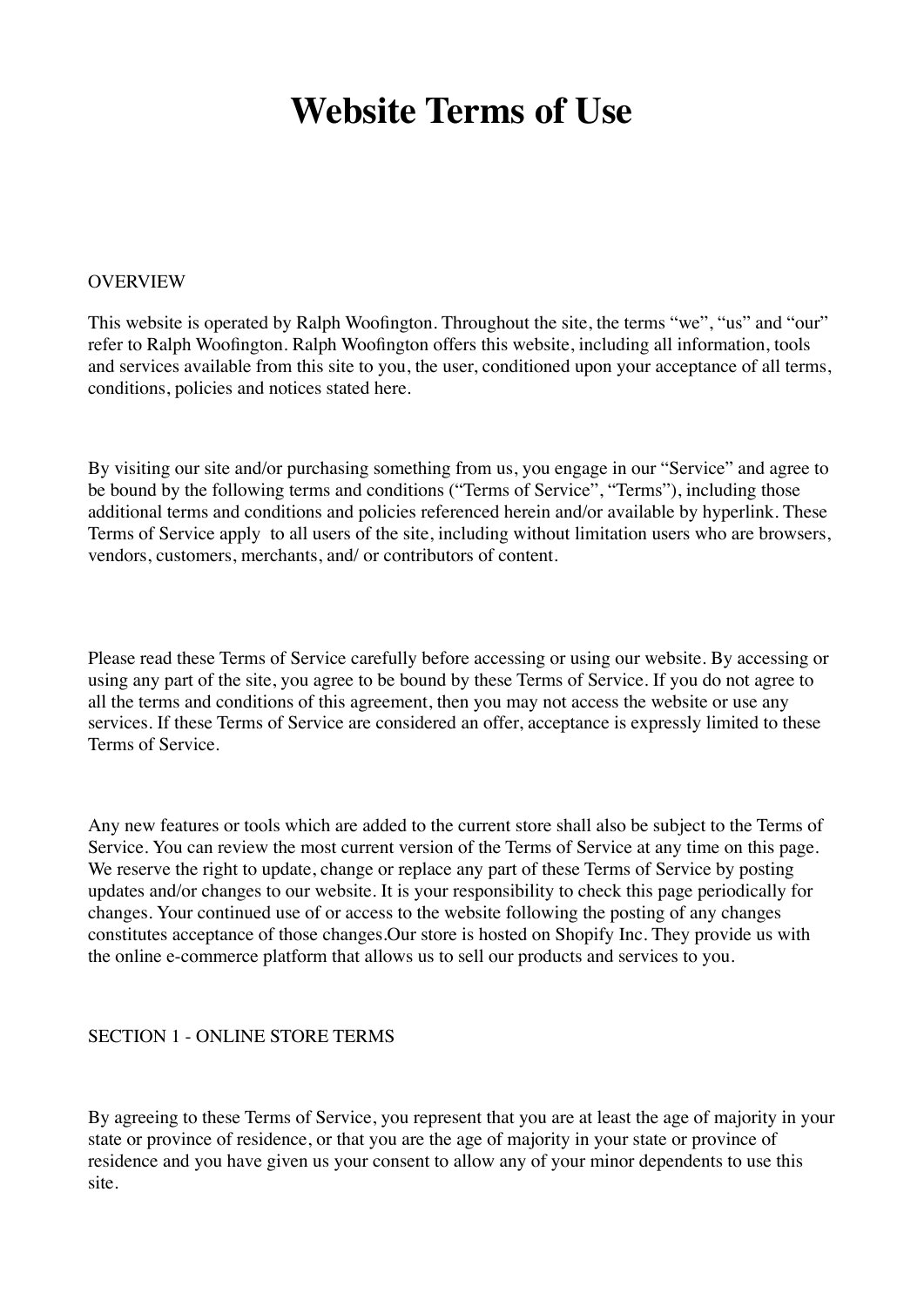You may not use our products for any illegal or unauthorized purpose nor may you, in the use of the Service, violate any laws in your jurisdiction (including but not limited to copyright laws).

You must not transmit any worms or viruses or any code of a destructive nature.

A breach or violation of any of the Terms will result in an immediate termination of your Services.

# SECTION 2 - GENERAL CONDITIONS

We reserve the right to refuse service to anyone for any reason at any time.

You understand that your content (not including credit card information), may be transferred unencrypted and involve (a) transmissions over various networks; and (b) changes to conform and adapt to technical requirements of connecting networks or devices. Credit card information is always encrypted during transfer over networks.

You agree not to reproduce, duplicate, copy, sell, resell or exploit any portion of the Service, use of the Service, or access to the Service or any contact on the website through which the service is provided, without express written permission by us.

The headings used in this agreement are included for convenience only and will not limit or otherwise affect these Terms.

# SECTION 3 - ACCURACY, COMPLETENESS AND TIMELINESS OF INFORMATION

We are not responsible if information made available on this site is not accurate, complete or current. The material on this site is provided for general information only and should not be relied upon or used as the sole basis for making decisions without consulting primary, more accurate, more complete or more timely sources of information. Any reliance on the material on this site is at your own risk.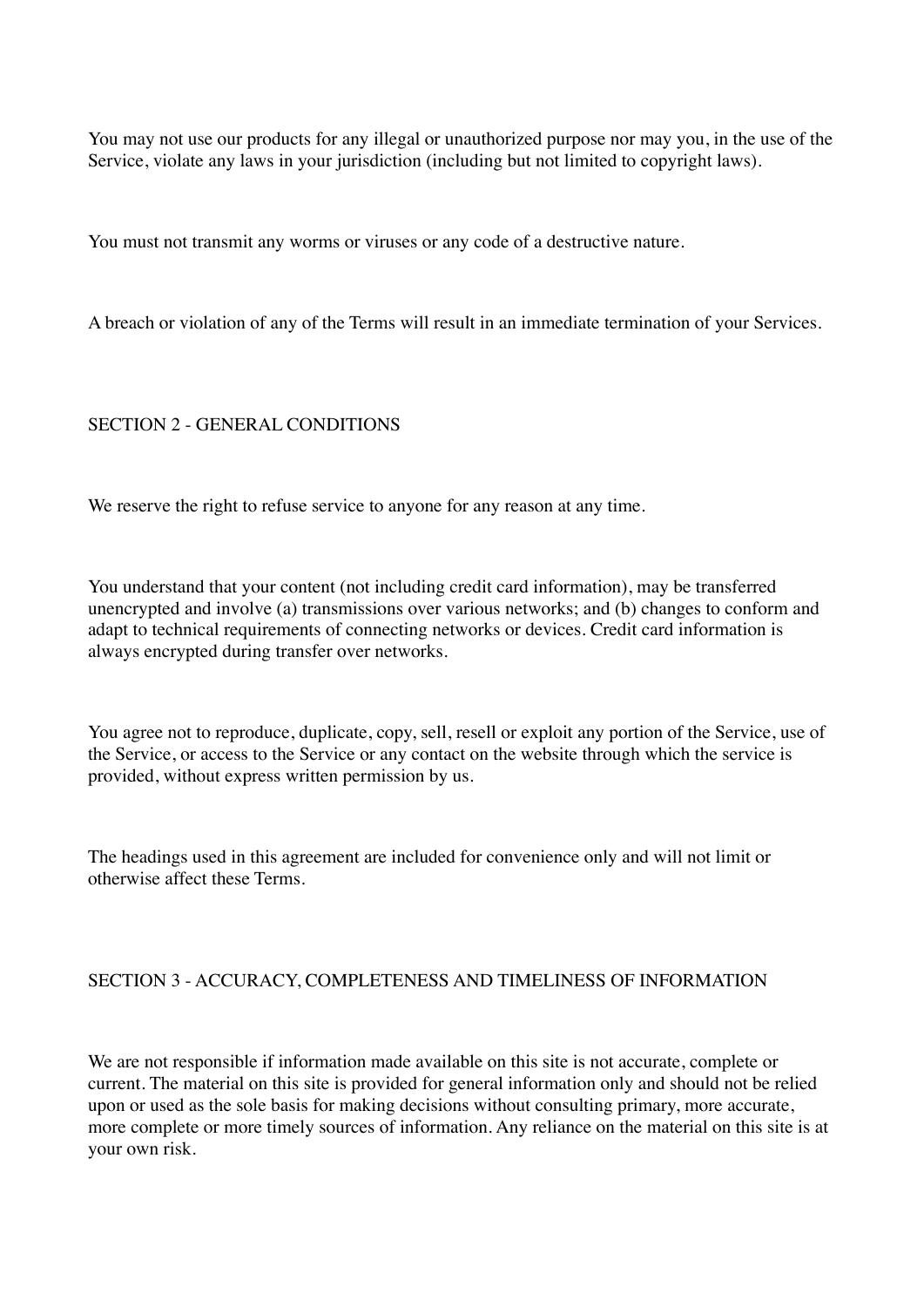This site may contain certain historical information. Historical information, necessarily, is not current and is provided for your reference only. We reserve the right to modify the contents of this site at any time, but we have no obligation to update any information on our site. You agree that it is your responsibility to monitor changes to our site.

# SECTION 4 - MODIFICATIONS TO THE SERVICE AND PRICES

Prices for our products are subject to change without notice.

We reserve the right at any time to modify or discontinue the Service (or any part or content thereof) without notice at any time.

We shall not be liable to you or to any third-party for any modification, price change, suspension or discontinuance of the Service.

## SECTION 5 - PRODUCTS OR SERVICES

Certain products or services may be available exclusively online through the website. These products or services may have limited quantities and are subject to return or exchange only according to our Return Policy.

We have made every effort to display as accurately as possible the colors and images of our products that appear at the store. We cannot guarantee that your computer monitor's display of any color will be accurate.We reserve the right, but are not obligated, to limit the sales of our products or Services to any person, geographic region or jurisdiction. We may exercise this right on a caseby-case basis. We reserve the right to limit the quantities of any products or services that we offer. All descriptions of products or product pricing are subject to change at anytime without notice, at the sole discretion of us. We reserve the right to discontinue any product at any time. Any offer for any product or service made on this site is void where prohibited.

We do not warrant that the quality of any products, services, information, or other material purchased or obtained by you will meet your expectations, or that any errors in the Service will be corrected.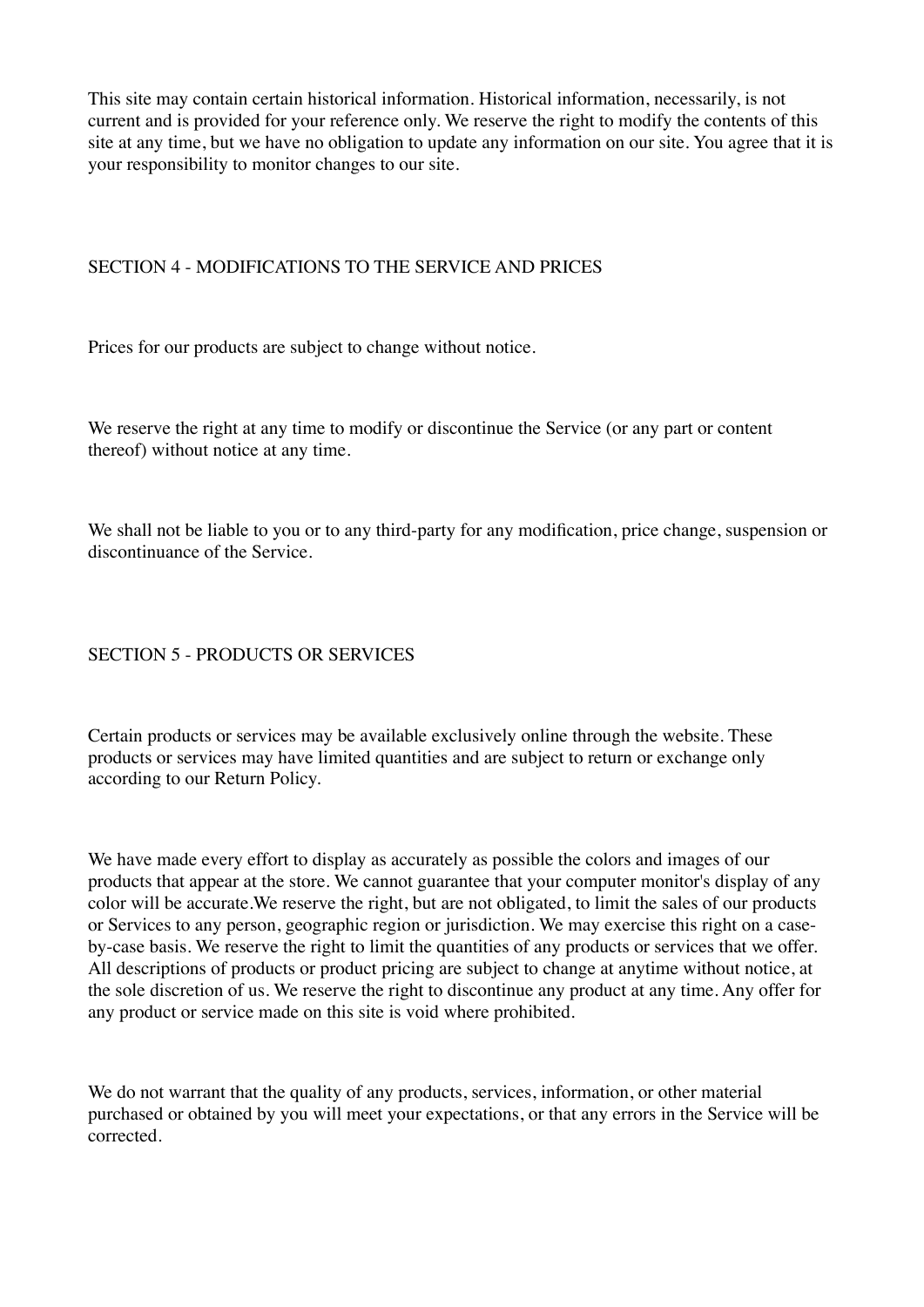# SECTION 6 - ACCURACY OF BILLING AND ACCOUNT INFORMATION

We reserve the right to refuse any order you place with us. We may, in our sole discretion, limit or cancel quantities purchased per person, per household or per order. These restrictions may include orders placed by or under the same customer account, the same credit card, and/or orders that use the same billing and/or shipping address. In the event that we make a change to or cancel an order, we may attempt to notify you by contacting the e-mail and/or billing address/phone number provided at the time the order was made. We reserve the right to limit or prohibit orders that, in our sole judgment, appear to be placed by dealers, resellers or distributors.You agree to provide current, complete and accurate purchase and account information for all purchases made at our store. You agree to promptly update your account and other information, including your email address and credit card numbers and expiration dates, so that we can complete your transactions and contact you as needed.

For more detail, please review our Returns Policy.

#### SECTION 7 - OPTIONAL TOOLS

We may provide you with access to third-party tools over which we neither monitor nor have any control nor input.

You acknowledge and agree that we provide access to such tools "as is" and "as available" without any warranties, representations or conditions of any kind and without any endorsement. We shall have no liability whatsoever arising from or relating to your use of optional third-party tools.

Any use by you of optional tools offered through the site is entirely at your own risk and discretion and you should ensure that you are familiar with and approve of the terms on which tools are provided by the relevant third-party provider(s).

We may also, in the future, offer new services and/or features through the website (including, the release of new tools and resources). Such new features and/or services shall also be subject to these Terms of Service.

#### SECTION 8 - THIRD-PARTY LINKS

Certain content, products and services available via our Service may include materials from thirdparties.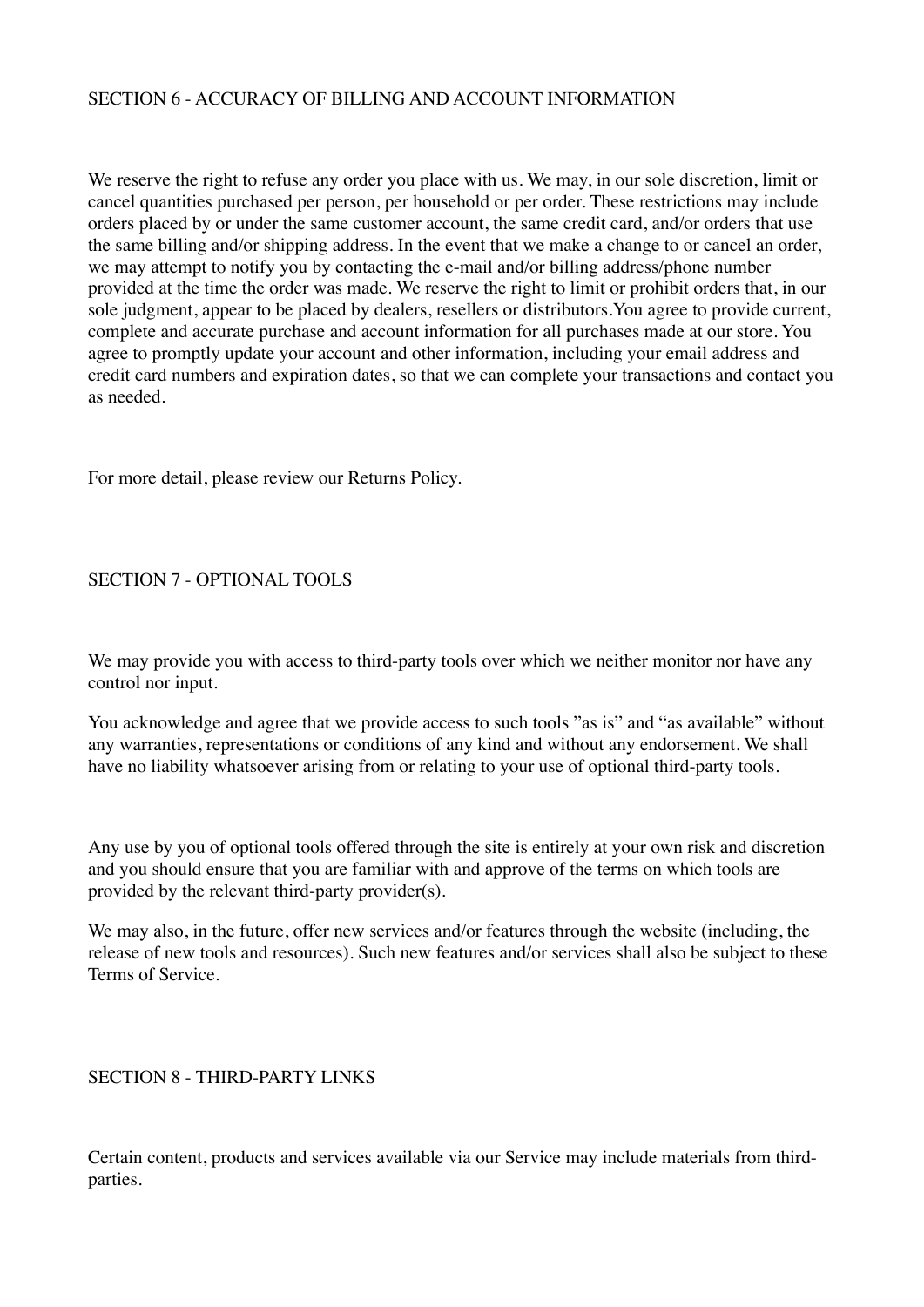Third-party links on this site may direct you to third-party websites that are not affiliated with us. We are not responsible for examining or evaluating the content or accuracy and we do not warrant and will not have any liability or responsibility for any third-party materials or websites, or for any other materials, products, or services of third-parties.

We are not liable for any harm or damages related to the purchase or use of goods, services, resources, content, or any other transactions made in connection with any third-party websites. Please review carefully the third-party's policies and practices and make sure you understand them before you engage in any transaction. Complaints, claims, concerns, or questions regarding thirdparty products should be directed to the third-party.

# SECTION 9 - USER COMMENTS, FEEDBACK AND OTHER SUBMISSIONS

If, at our request, you send certain specific submissions (for example contest entries) or without a request from us you send creative ideas, suggestions, proposals, plans, or other materials, whether online, by email, by postal mail, or otherwise (collectively, 'comments'), you agree that we may, at any time, without restriction, edit, copy, publish, distribute, translate and otherwise use in any medium any comments that you forward to us. We are and shall be under no obligation

- (1) to maintain any comments in confidence;
- (2) to pay compensation for any comments; or
- (3) to respond to any comments.

We may, but have no obligation to, monitor, edit or remove content that we determine in our sole discretion are unlawful, offensive, threatening, libelous, defamatory, pornographic, obscene or otherwise objectionable or violates any party's intellectual property or these Terms of Service.You agree that your comments will not violate any right of any third-party, including copyright, trademark, privacy, personality or other personal or proprietary right. You further agree that your comments will not contain libelous or otherwise unlawful, abusive or obscene material, or contain any computer virus or other malware that could in any way affect the operation of the Service or any related website. You may not use a false e-mail address, pretend to be someone other than yourself, or otherwise mislead us or third-parties as to the origin of any comments. You are solely responsible for any comments you make and their accuracy. We take no responsibility and assume no liability for any comments posted by you or any third-party.

# SECTION 10 - PERSONAL INFORMATION

Your submission of personal information through the store is governed by our Privacy Policy. To view our Privacy Policy.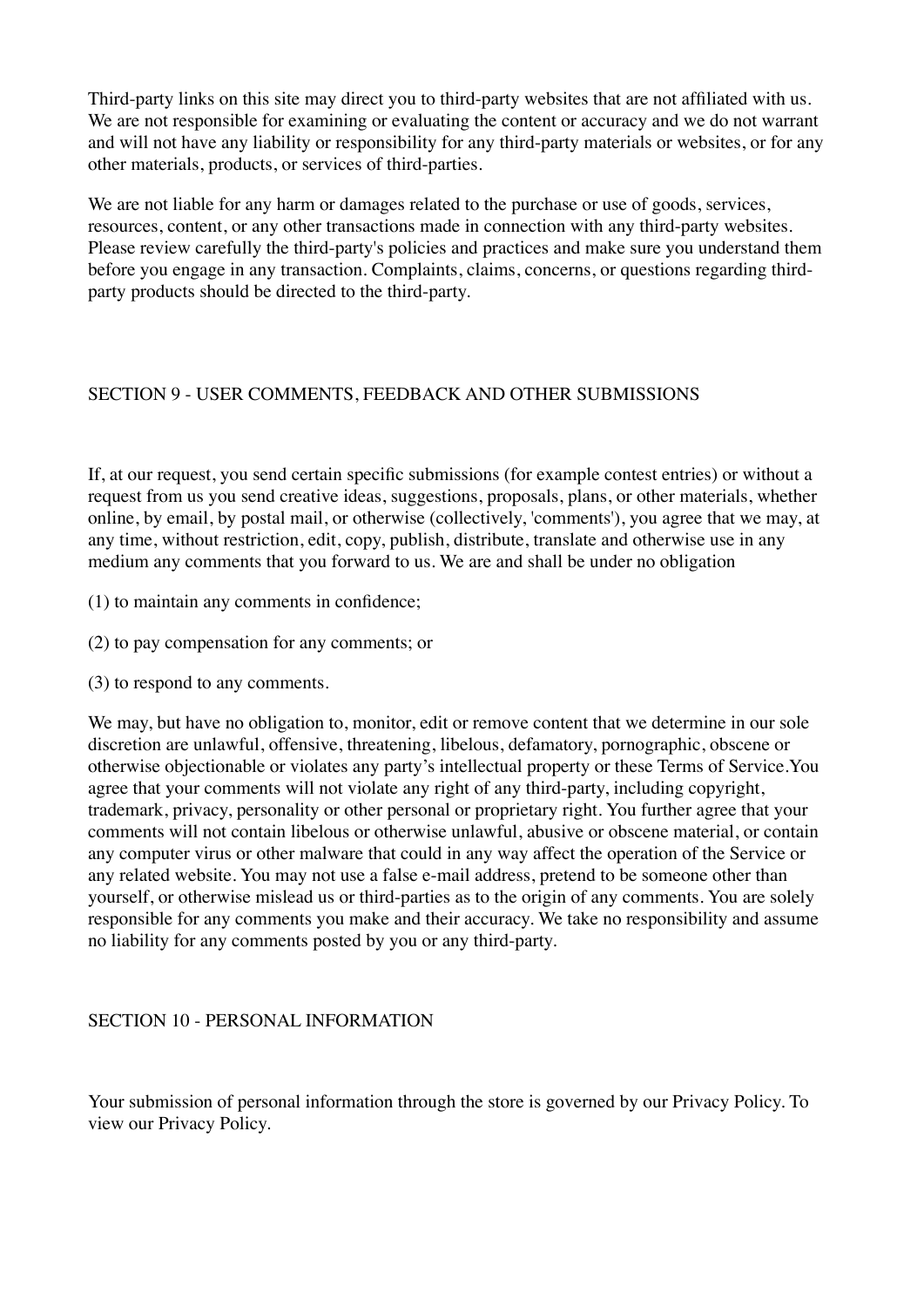# SECTION 11 - ERRORS, INACCURACIES AND OMISSIONS

Occasionally there may be information on our site or in the Service that contains typographical errors, inaccuracies or omissions that may relate to product descriptions, pricing, promotions, offers, product shipping charges, transit times and availability. We reserve the right to correct any errors, inaccuracies or omissions, and to change or update information or cancel orders if any information in the Service or on any related website is inaccurate at any time without prior notice (including after you have submitted your order).

We undertake no obligation to update, amend or clarify information in the Service or on any related website, including without limitation, pricing information, except as required by law. No specified update or refresh date applied in the Service or on any related website, should be taken to indicate that all information in the Service or on any related website has been modified or updated.

# SECTION 12 - PROHIBITED USES

In addition to other prohibitions as set forth in the Terms of Service, you are prohibited from using the site or its content:

(a) for any unlawful purpose;

(b) to solicit others to perform or participate in any unlawful acts;

(c) to violate any international, federal, provincial or state regulations, rules, laws, or local ordinances;

(d) to infringe upon or violate our intellectual property rights or the intellectual property rights of others;

(e) to harass, abuse, insult, harm, defame, slander, disparage, intimidate, or discriminate based on gender, sexual orientation, religion, ethnicity, race, age, national origin, or disability;

(f) to submit false or misleading information;

(g) to upload or transmit viruses or any other type of malicious code that will or may be used in any way that will affect the functionality or operation of the Service or of any related website, other websites, or the Internet;

(h) to collect or track the personal information of others;

(i) to spam, phish, pharm, pretext, spider, crawl, or scrape;

(j) for any obscene or immoral purpose; or

(k) to interfere with or circumvent the security features of the Service or any related website, other websites, or the Internet.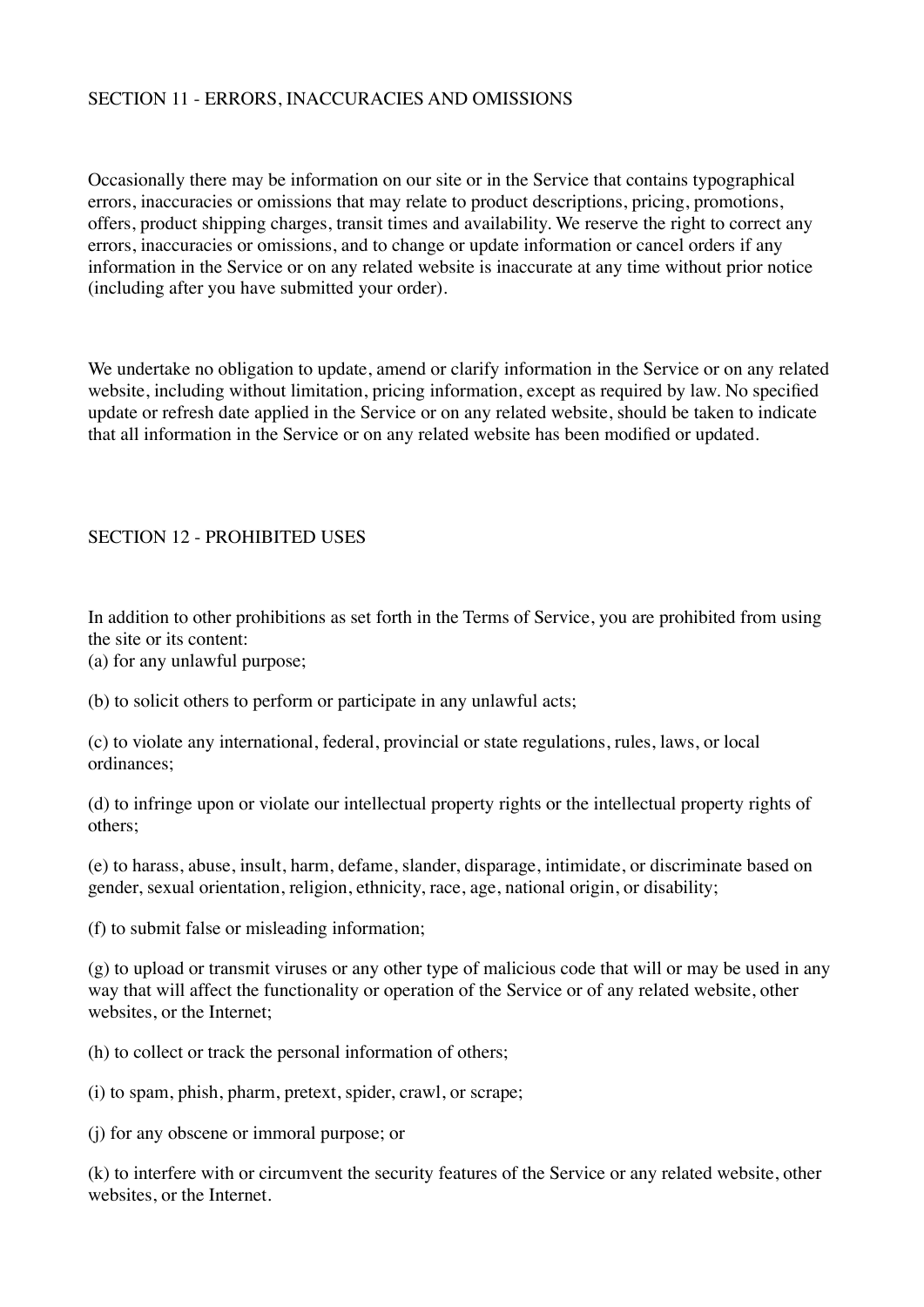We reserve the right to terminate your use of the Service or any related website for violating any of the prohibited uses.

### SECTION 13 - DISCLAIMER OF WARRANTIES; LIMITATION OF LIABILITY

We do not guarantee, represent or warrant that your use of our service will be uninterrupted, timely, secure or error-free.

We do not warrant that the results that may be obtained from the use of the service will be accurate or reliable.

You agree that from time to time we may remove the service for indefinite periods of time or cancel the service at any time, without notice to you.You expressly agree that your use of, or inability to use, the service is at your sole risk. The service and all products and services delivered to you through the service are (except as expressly stated by us) provided 'as is' and 'as available' for your use, without any representation, warranties or conditions of any kind, either express or implied, including all implied warranties or conditions of merchantability, merchantable quality, fitness for a particular purpose, durability, title, and non-infringement.In no case shall Ralph Woofington, our directors, officers, employees, affiliates, agents, contractors, interns, suppliers, service providers or licensors be liable for any injury, loss, claim, or any direct, indirect, incidental, punitive, special, or consequential damages of any kind, including, without limitation lost profits, lost revenue, lost savings, loss of data, replacement costs, or any similar damages, whether based in contract, tort (including negligence), strict liability or otherwise, arising from your use of any of the service or any products procured using the service, or for any other claim related in any way to your use of the service or any product, including, but not limited to, any errors or omissions in any content, or any loss or damage of any kind incurred as a result of the use of the service or any content (or product) posted, transmitted, or otherwise made available via the service, even if advised of their possibility.Because some states or jurisdictions do not allow the exclusion or the limitation of liability for consequential or incidental damages, in such states or jurisdictions, our liability shall be limited to the maximum extent permitted by law.

#### SECTION 14 - INDEMNIFICATION

You agree to indemnify, defend and hold harmless Ralph Woofington and our parent, subsidiaries, affiliates, partners, officers, directors, agents, contractors, licensors, service providers, subcontractors, suppliers, interns and employees, harmless from any claim or demand, including reasonable attorneys' fees, made by any third-party due to or arising out of your breach of these Terms of Service or the documents they incorporate by reference, or your violation of any law or the rights of a third-party.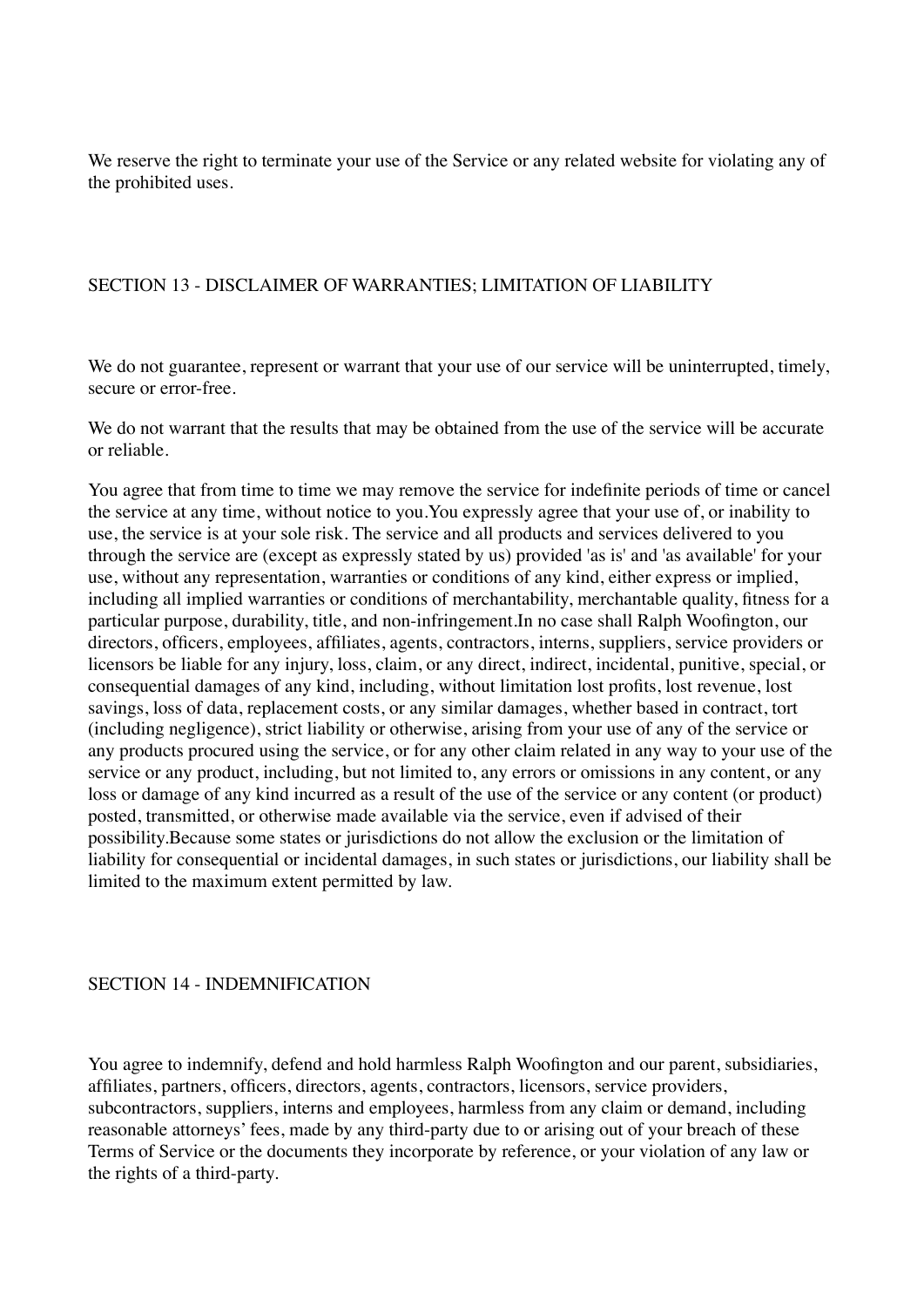## SECTION 15 - SEVERABILITY

In the event that any provision of these Terms of Service is determined to be unlawful, void or unenforceable, such provision shall nonetheless be enforceable to the fullest extent permitted by applicable law, and the unenforceable portion shall be deemed to be severed from these Terms of Service, such determination shall not affect the validity and enforceability of any other remaining provisions.

#### SECTION 16 - TERMINATION

The obligations and liabilities of the parties incurred prior to the termination date shall survive the termination of this agreement for all purposes.

These Terms of Service are effective unless and until terminated by either you or us. You may terminate these Terms of Service at any time by notifying us that you no longer wish to use our Services, or when you cease using our site.If in our sole judgment you fail, or we suspect that you have failed, to comply with any term or provision of these Terms of Service, we also may terminate this agreement at any time without notice and you will remain liable for all amounts due up to and including the date of termination; and/or accordingly may deny you access to our Services (or any part thereof).

# SECTION 17 - ENTIRE AGREEMENT

The failure of us to exercise or enforce any right or provision of these Terms of Service shall not constitute a waiver of such right or provision.

These Terms of Service and any policies or operating rules posted by us on this site or in respect to The Service constitutes the entire agreement and understanding between you and us and govern your use of the Service, superseding any prior or contemporaneous agreements, communications and proposals, whether oral or written, between you and us (including, but not limited to, any prior versions of the Terms of Service).Any ambiguities in the interpretation of these Terms of Service shall not be construed against the drafting party.

#### SECTION 18 - GOVERNING LAW